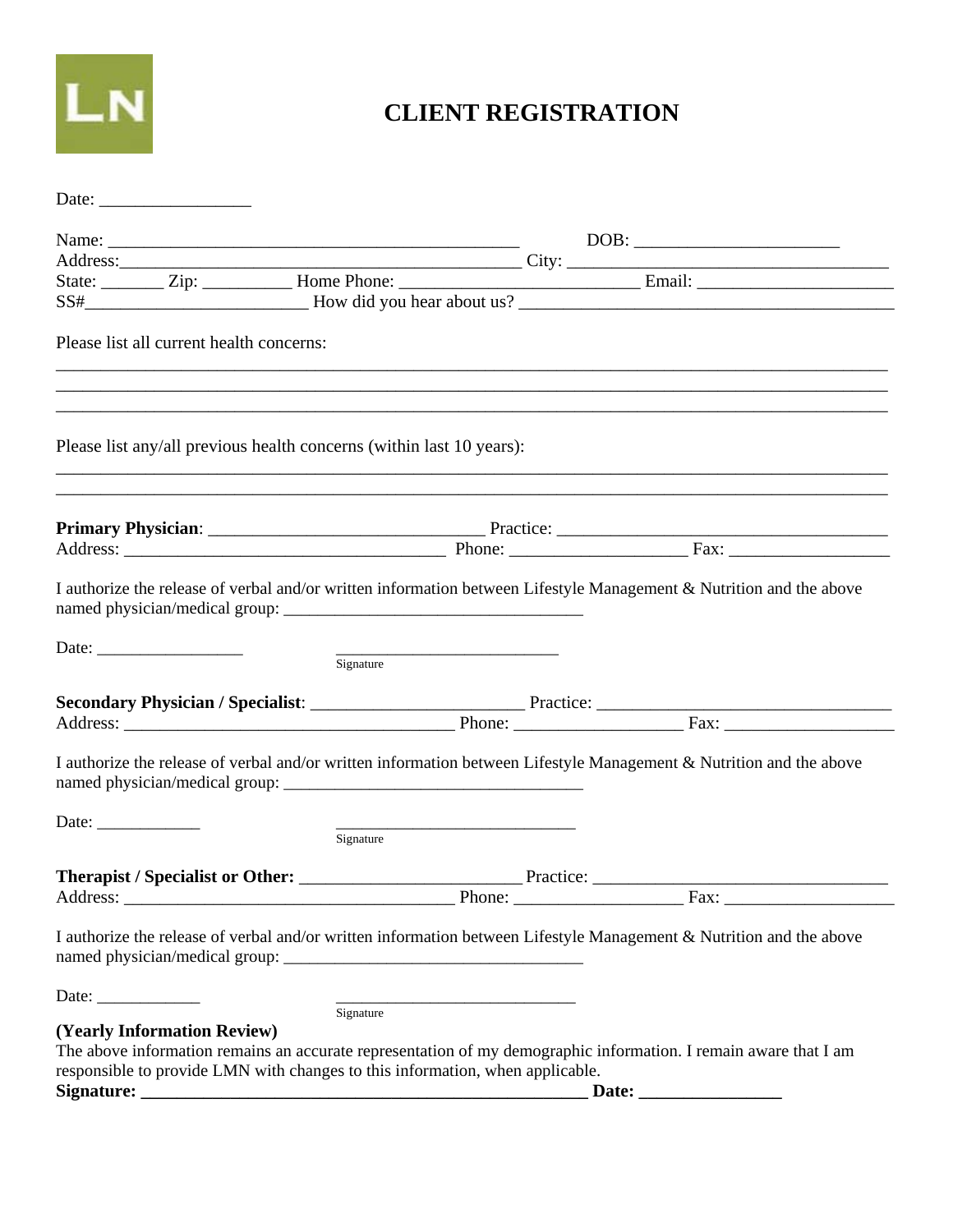

We at Lifestyle Management & Nutrition are committed to providing you with the best care possible. If you have medical insurance, we are pleased to help you receive your maximum allowable benefits. However, we must emphasize that our relationship is with you, not with your insurance company. We are not a party to that contract except where we are contracted as preferred providers.

While the filing of your insurance claim is a courtesy that we extend to our clients, all charges are strictly your responsibility from the date(s) service was rendered. Therefore, it is often necessary for you to inquire and explore your benefits with your insurance carrier. We realize that temporary financial problems may affect timely payment of your account. If such problems arise, we encourage you to contact us promptly for assistance in helping manage your account.

We will gladly file your claim(s) for the following insurance companies:

#### BLUE CROSS BLUE SHIELD OF VERMONT\* MVP HEALTHCARE\* VERMONT MANAGED CARE\*

\*Lifestyle Management & Nutrition will gladly submit any claim with other insurance companies, other than those noted, should you present us with your benefit limits in writing at or prior to your scheduled date of service.

Prior to filing *any* insurance claim we must have a record of your treatment diagnosis on file and/or some insurance plans may require a referral. The ability to diagnose any condition is not within the scope of practice for a registered dietitian and must be obtained from your physician. If our office does not receive the appropriate documentation of your medical condition or referral at or prior to your scheduled session, you will be responsible for payment in full at the time services are rendered.

Also, a referral to our office does not always guarantee coverage. We always recommend that you check your coverage limits for these services prior to your scheduled session – despite any recommendations for these services from your physician.

All payment, including co-payment, is due at the time services are rendered. We accept cash or check. Any and all outstanding balances and/or insurance claim denials are payable within 30 days of invoice. Any balance which reaches more than 90 days past due will be sent through our collection process. If your balance is sent for collection, your initials acknowledge that you will be responsible for all collection fees, as well as any legal fees that our office incurs in order to collect the outstanding delinquent balance.

#### **By my signature below I acknowledge the above financial policy and agree to its terms.**

| Signature: |  |
|------------|--|
|------------|--|

**Signature:**  $\qquad \qquad$  Date: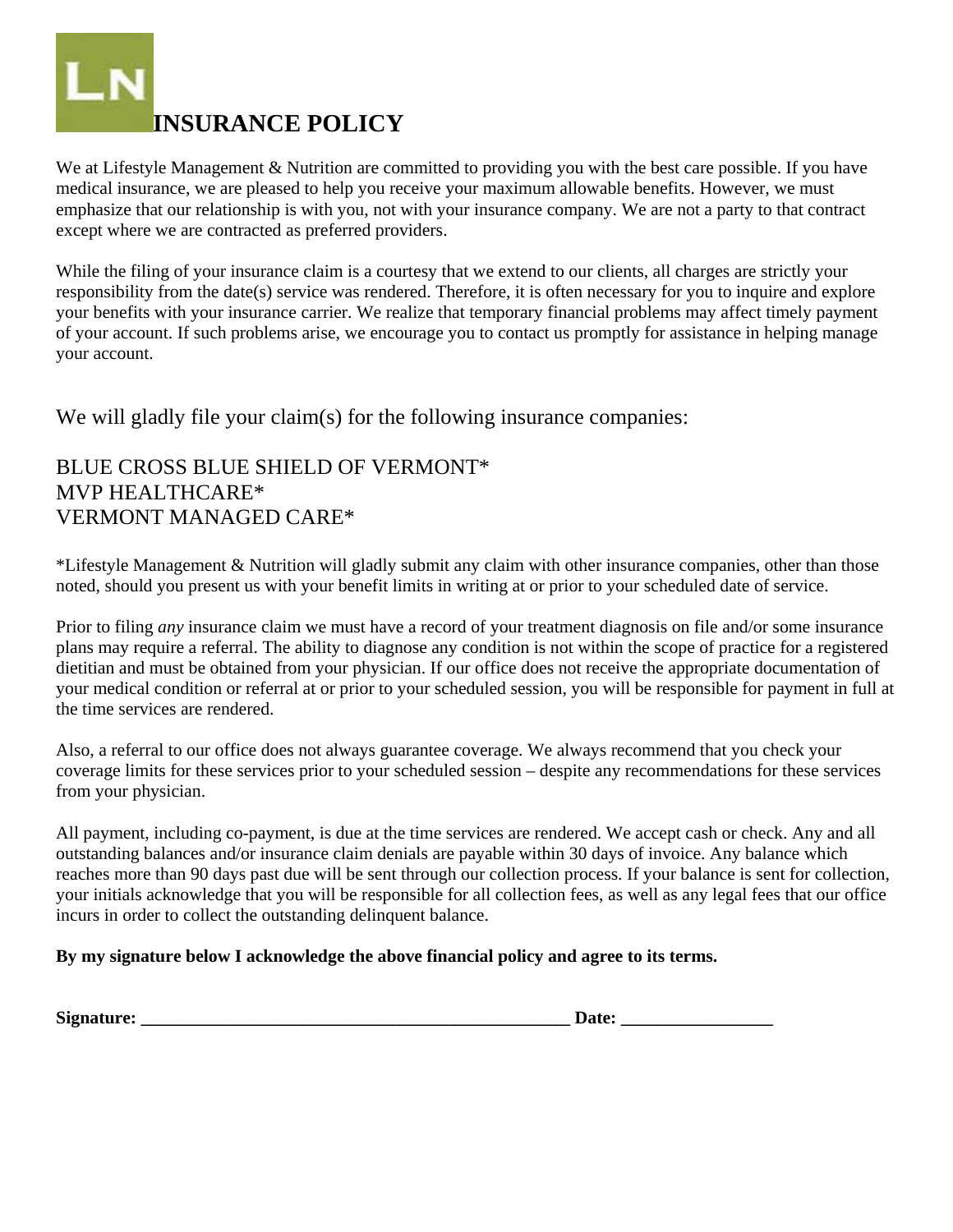### **INSURANCE INFORMATION PAYMENT & FINANCIAL INFORMATION**

**Who is financially responsible for this account?** 

| Name:     | DOB: |
|-----------|------|
| Relation: | SS#: |
| Address:  |      |
| Phone:    |      |

#### **By my signature below I acknowledge**:

All payment, including co-payment, is due at the time services are rendered. We accept cash or checks payable to Lifestyle Nutrition.

A **\$ 20.00 fee** is applied for all appointments that are not cancelled within 24 hours of your scheduled date/time of session. **Initials:** 

Any and all outstanding balances and/or insurance claim denials are payable within 30 days of invoice.

I will have a late charge of 10% added to my balance if unpaid after 30 days. Any balance reaching more than 60 days past due will be sent through our collection process.

If your balance is sent for collection, you acknowledge that you will be responsible for all collection fees, as well as any legal fees that our office incurs in order to collect the outstanding delinquent balance.

There is a **\$ 25.00 fee** for a returned check**. Initials: \_\_\_\_\_\_\_\_\_\_** 

All nutrition packages are non-refundable but may be transferable to other services rendered by Lifestyle Management & Nutrition and/or products. All packages expire 1 year after date of purchase.

| <b>SIGNATURE:</b> |  |  |
|-------------------|--|--|
| <b>DATE:</b>      |  |  |

The above information remains an accurate representation of my financial information. I am aware of my responsibility to provide LMN with any changes in writing when appropriate.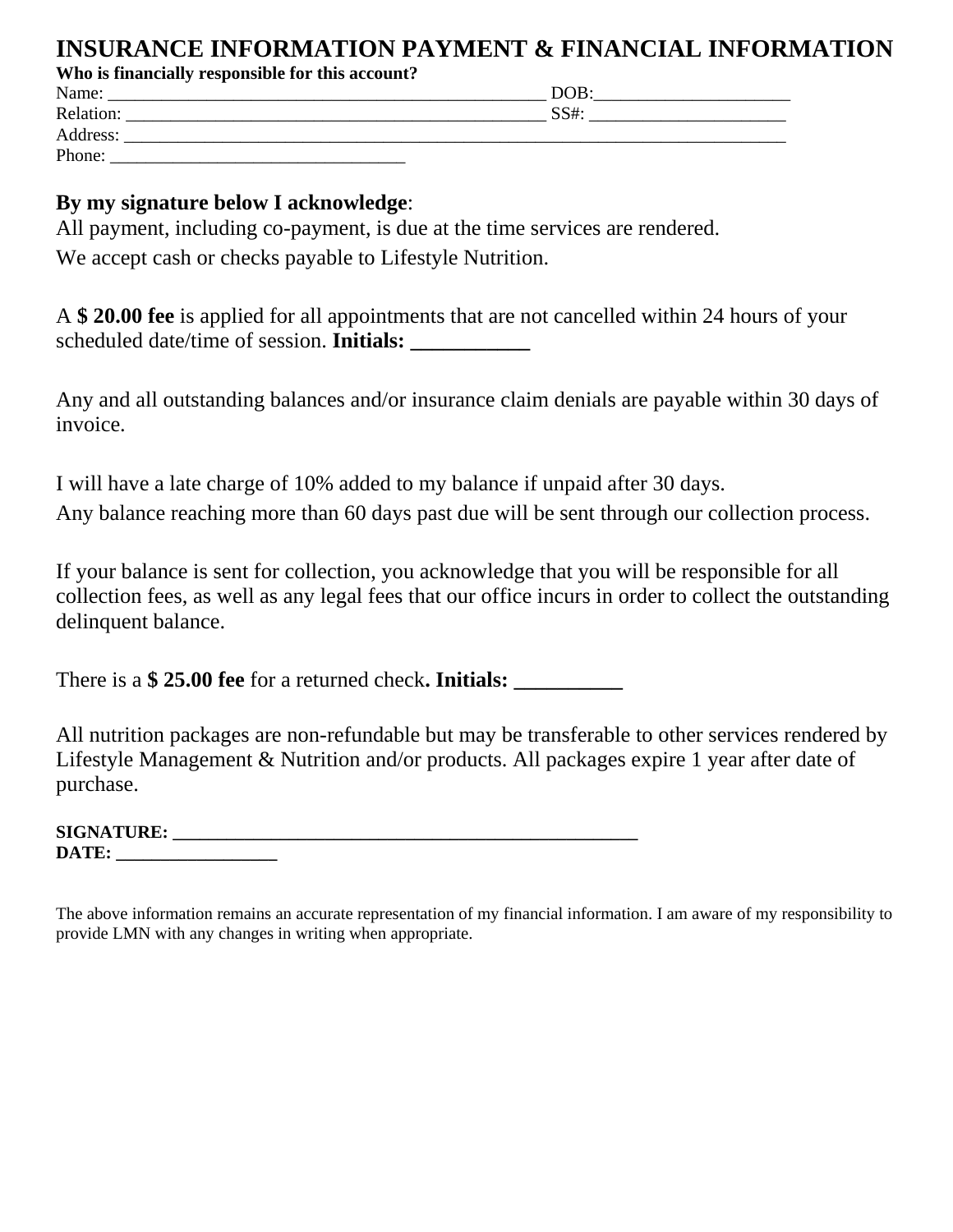# **INSURANCE INFORMATION**

| <b>Primary Insurance:</b>   |  |  |
|-----------------------------|--|--|
|                             |  |  |
|                             |  |  |
|                             |  |  |
|                             |  |  |
|                             |  |  |
| Employer's Name             |  |  |
|                             |  |  |
| <b>Secondary Insurance:</b> |  |  |
|                             |  |  |
|                             |  |  |
|                             |  |  |
|                             |  |  |
|                             |  |  |
|                             |  |  |
|                             |  |  |

#### **Assignment of Insurance Benefits**

I, the undersigned, have insurance coverage with and assign directly to and assign directly to *Lifestyle Management & Nutrition* (LMN) all medical benefits, if any, otherwise payable to me for services rendered. I hereby authorize *LMN* to release all information necessary to secure the payment of benefits. I authorize the use of this signature on all my insurance submissions.

| <b>Signature of Insured/Guardian:</b> |  | <b>Date:</b> |
|---------------------------------------|--|--------------|
|---------------------------------------|--|--------------|

**(Yearly Information Review)** The above information remains an accurate representation of my financial information. I am aware of my responsibility to provide LMN with any changes in writing when appropriate.

**Signature: \_\_\_\_\_\_\_\_\_\_\_\_\_\_\_\_\_\_\_\_\_\_\_\_\_\_\_\_\_\_\_\_\_\_\_\_\_\_\_\_\_\_\_\_\_\_\_\_\_\_ Date: \_\_\_\_\_\_\_\_\_\_\_\_\_\_\_\_\_\_\_\_\_**